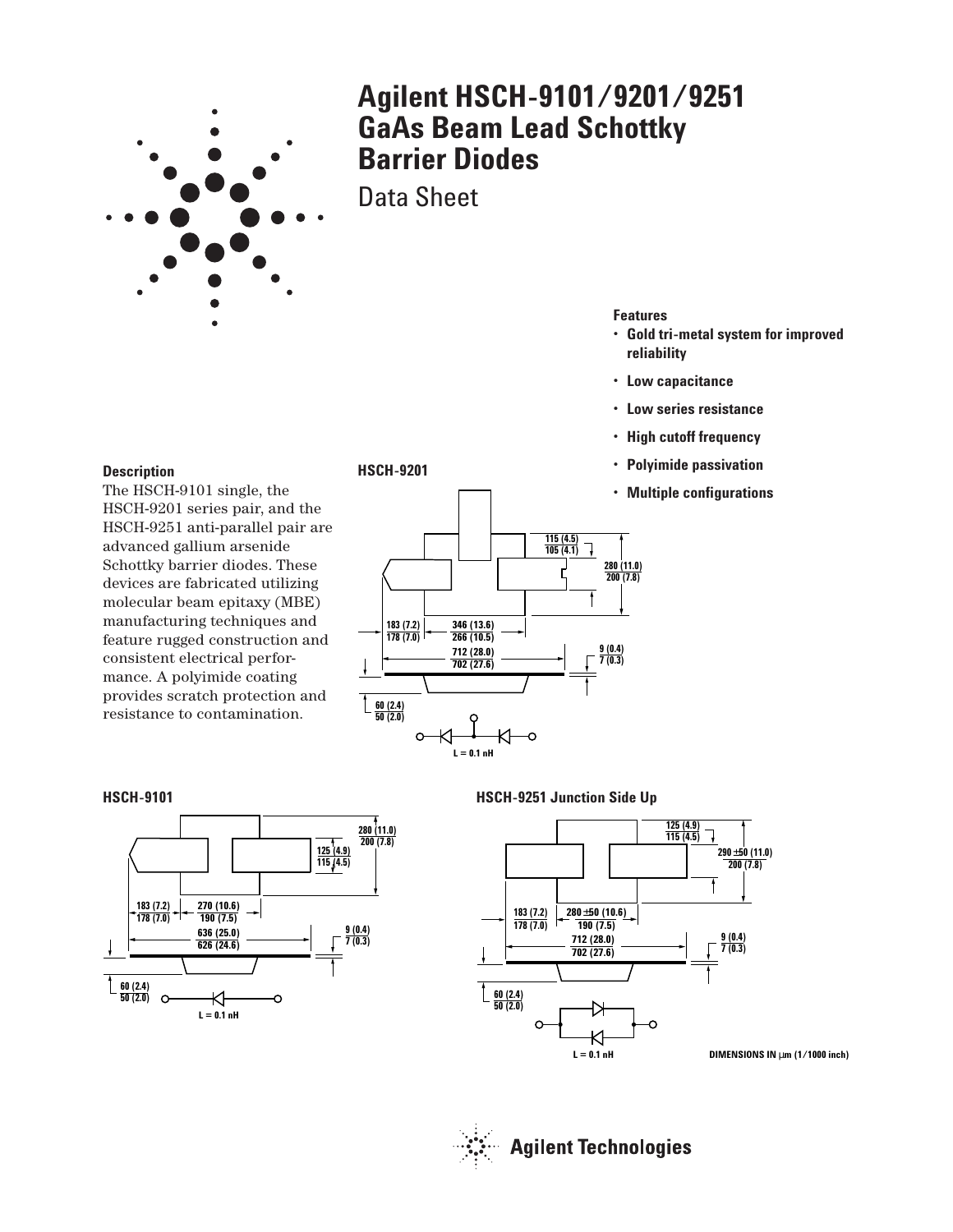| <b>Applications</b>                                                                                        | <b>Assembly Techniques</b>                                                                            | Agilent application note #55,                                                               |
|------------------------------------------------------------------------------------------------------------|-------------------------------------------------------------------------------------------------------|---------------------------------------------------------------------------------------------|
| This line of Schottky diodes is<br>optimized for use in mixer<br>applications at millimeter wave           | Diodes are ESD sensitive. ESD<br>preventive measures must be em-<br>ployed in all aspects of storage, | "Beam Lead Diode Bonding and<br>Handling Procedures" provides<br>basic information on these |
| frequencies. Some suggested<br>mixer types are single ended and                                            | handling, and assembly.                                                                               | subjects.                                                                                   |
| single balanced for the single and<br>series pair. The anti-parallel pair<br>is ideal for harmonic mixers. | Diode ESD precautions, handling<br>considerations, and bonding<br>methods are critical factors in     |                                                                                             |
|                                                                                                            | successful diode performance<br>and reliability.                                                      |                                                                                             |

# **Maximum Ratings**

| Measured in an infinite heat sink derated linearly |  |
|----------------------------------------------------|--|
| to zero at maximum rated temperature               |  |
|                                                    |  |
|                                                    |  |
|                                                    |  |
|                                                    |  |

# **Electrical Specifications at**  $T_A = 25^\circ \text{C}$

| <b>Symbol</b>      | <b>Parameters and</b>                                                                    |              | <b>Part Number</b><br><b>HSCH-9101</b><br><b>HSCH-9201</b><br><b>HSCH-9251</b> |       |       |      |       |       |      |       |      |
|--------------------|------------------------------------------------------------------------------------------|--------------|--------------------------------------------------------------------------------|-------|-------|------|-------|-------|------|-------|------|
|                    | <b>Test Conditions</b>                                                                   | <b>Units</b> | Min.                                                                           | Typ.  | Max.  | Min. | Typ.  | Max.  | Min. | Typ.  | Max. |
| $C_i^{[1]}$        | Junction Capacitance<br>$V_R = 0 V, f = 1 MHz$                                           | pF           |                                                                                | 0.040 | 0.050 |      | 0.040 | 0.050 |      | 0.040 |      |
| $\Delta C_i^{[1]}$ | Junction Capacitance Variation<br>$V_R = 0 V, f = 1 MHz$                                 | pF           |                                                                                |       |       |      | 0.005 | 0.010 |      |       |      |
| $R_S^{[2]}$        | <b>Series Resistance</b>                                                                 | W            |                                                                                |       | 6     |      |       | 6     |      |       | 6    |
| $V_{F1}$           | <b>Forward Voltage</b><br>$IE = 1 mA$                                                    | mV           |                                                                                | 700   | 800   |      | 700   | 800   |      | 700   | 800  |
| $V_{F10}$          | <b>Forward Voltage</b><br>$I_F = 10 \text{ mA}$                                          | mV           |                                                                                | 800   | 850   |      | 800   | 850   |      | 800   | 850  |
| $\Delta V_F$       | <b>Forward Voltage Variation</b><br>$I_F = 1$ mA and 10 mA                               | mV           |                                                                                |       |       |      |       | 15    |      |       | 15   |
| $V_{BR}$           | Reverse Breakdown Voltage<br>$V_R = V_{BR}$ measure $I_R \le 10 \mu A$<br>(per junction) | V            | 4.5                                                                            |       |       | 4.5  |       |       |      |       |      |

## **Notes:**

1. Junction capacitance is determined by measuring total device capacitance and subtracting the calculated parasitic capacitance (0.035 pF).

2. Series resistance is determined by measuring the dynamic resistance and subtracting the calculated junction resistance of  $6Ω$ .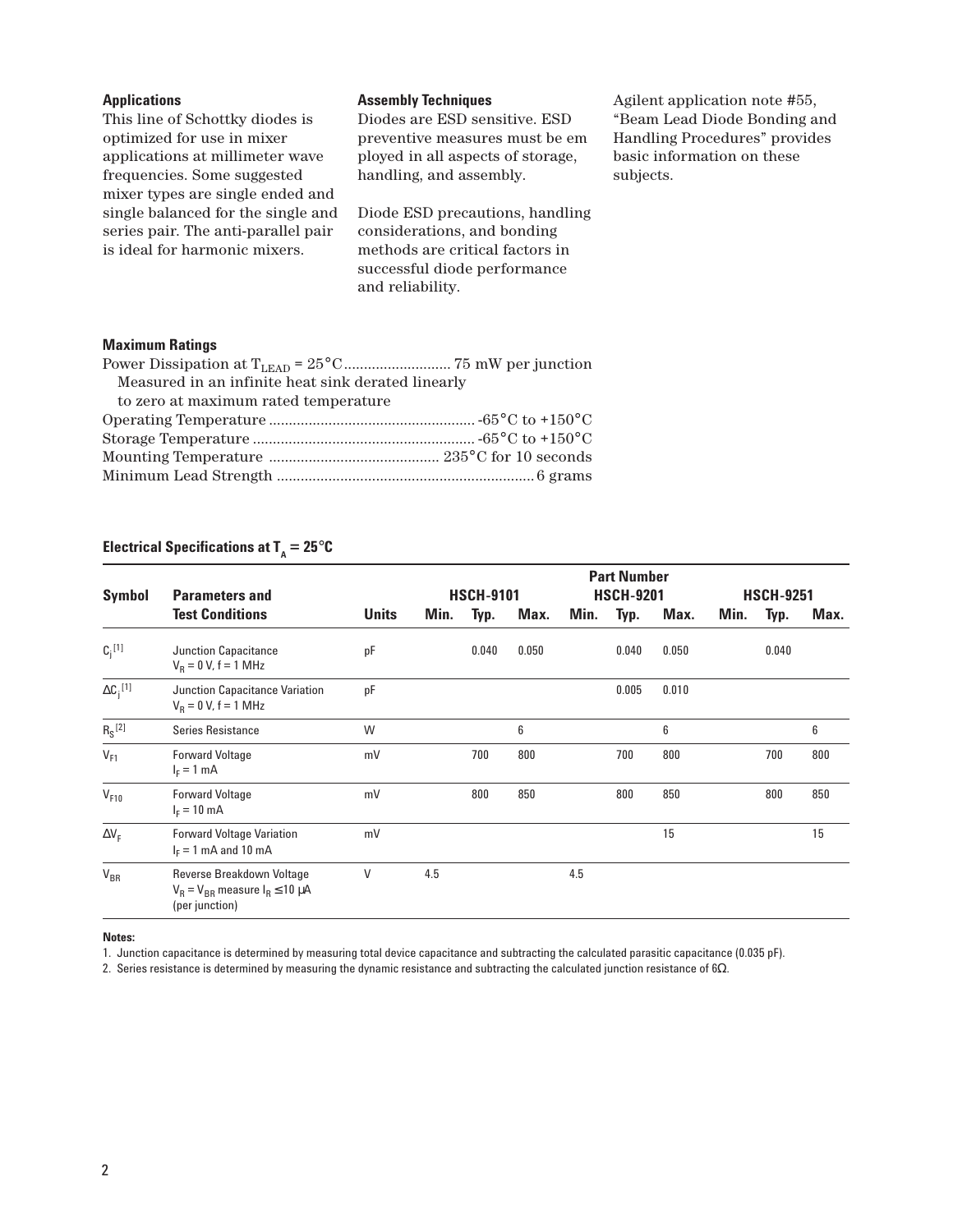# **Typical Parameters**



**Figure 1. Typical Forward Characteristics for HSCH-9101, HSCH-9201, and HSCH-9251.**



**Figure 2. Typical Noise Figure and I.F. Impedance vs. Local Oscillator Power, for HSCH-9101 and HSCH-9201.**

# **SPICE Parameters**

| <b>Parameter</b>        | <b>Units</b> | <b>HSCH-9XXX</b>      |
|-------------------------|--------------|-----------------------|
| $B_V$                   | ۷            | 5                     |
| $\overline{C_{J0}}$     | pF           | 0.04                  |
| $E_G$                   | eV           | 1.43                  |
| $I_{BV}$                | Α            | 10E-5                 |
| $I_{\rm S}$             | A            | $1.6 \times 10E - 13$ |
| N                       |              | 1.20                  |
| $\mathsf{R}_\mathsf{S}$ | Ω            | 5                     |
| $P_B$                   | ٧            | 0.7                   |
| $P_T$                   |              | $\overline{2}$        |
| M                       |              | 0.5                   |

This data sheet contains a variety of typical and guaranteed performance data. The information supplied should not be interpreted as a complete list of circuit specifications. In this data sheet the term *typical* refers to the 50th percentile performance. For additional information contact your local Agilent Technologies sales representative.